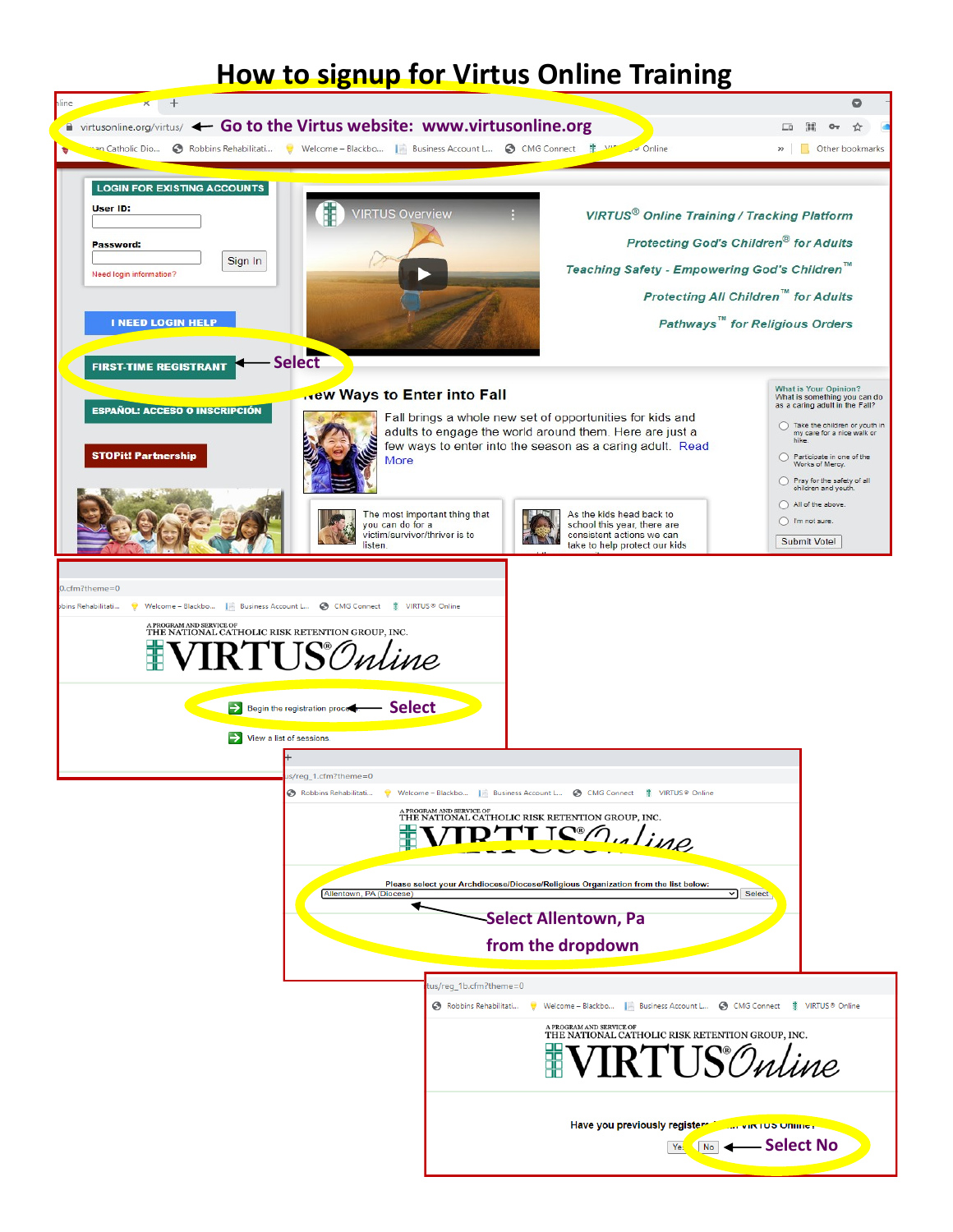

| Roman Catholic Dio<br>Robbins Rehabilitati<br>Welcome - Blackbo<br>CMG Connect<br>Business Account L                                      | <b>I</b> VIRTUS <sup>®</sup> Online<br>Other bookm<br>>> |
|-------------------------------------------------------------------------------------------------------------------------------------------|----------------------------------------------------------|
| A PROGRAM AND SERVICE OF<br>THE NATIONAL CATHOLIC RISK RETENTION GROUP, INC.                                                              |                                                          |
| RTI IS Online                                                                                                                             |                                                          |
| Please provide the information requested below                                                                                            |                                                          |
| DO NOT CLICK THE BACK BUTTON OR YOUR REGISTRATION WILL BE LOST                                                                            |                                                          |
| Please enter your name as it appears on your driver's license, passport or other government-issued ID, and we need your full, legal name. |                                                          |
| - Please select - $\vee$                                                                                                                  |                                                          |
| Salutation<br>First Name:                                                                                                                 | <b>Please fill out</b>                                   |
| Full Middle Name:                                                                                                                         |                                                          |
| Last Name:                                                                                                                                |                                                          |
| Nickname:                                                                                                                                 | all spaces with                                          |
| - Please select if applicable - v<br>Suffix                                                                                               |                                                          |
| Email:<br>No email                                                                                                                        | an $*$ , then click                                      |
| <b>Home Address:</b>                                                                                                                      |                                                          |
| Home Address Cont'd:                                                                                                                      |                                                          |
| City:                                                                                                                                     | continue.                                                |
| State:<br>-- Select --<br>$\mathbf{v}$ $^*$<br>ZIP:                                                                                       |                                                          |
| Daytime Phone:                                                                                                                            |                                                          |
| Ext:                                                                                                                                      |                                                          |
| <b>Evening Phone:</b>                                                                                                                     |                                                          |
| Continue                                                                                                                                  |                                                          |
|                                                                                                                                           |                                                          |
|                                                                                                                                           |                                                          |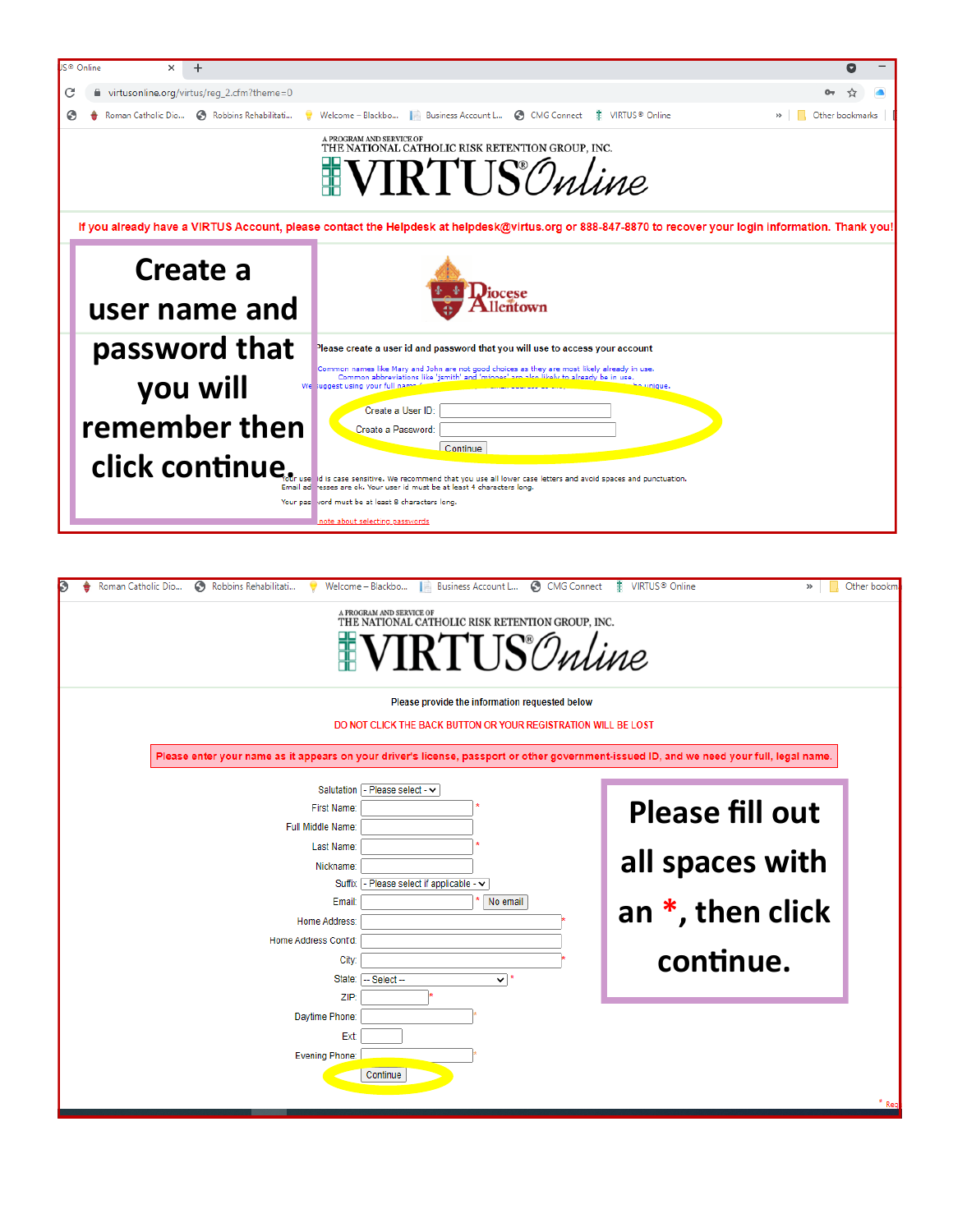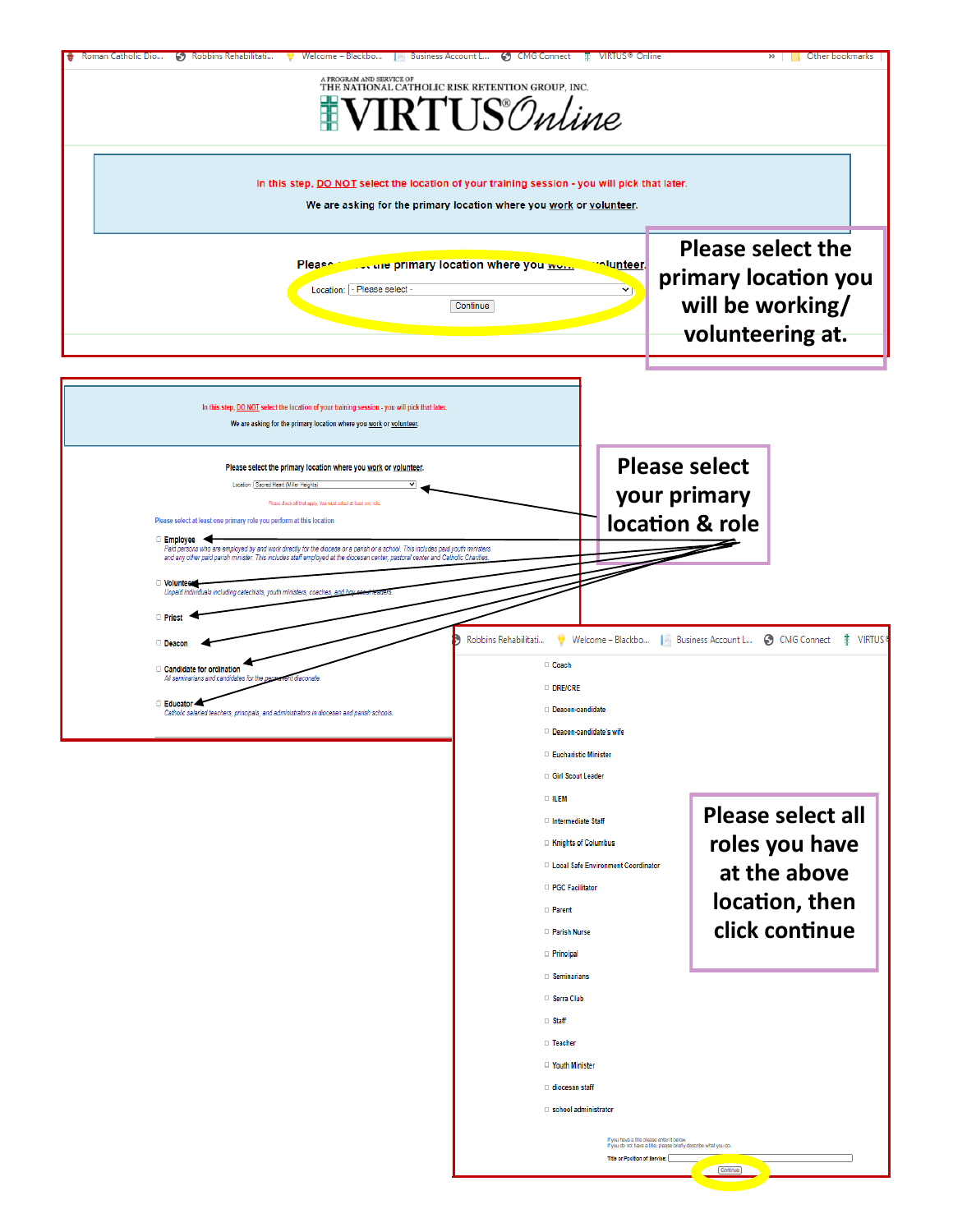

|                   | tus/req_6.cfm?theme=0&i=617F67656D616265636D65676F&v=617F67656D616265636D65676F                                                                            |  |  |  |  |  |
|-------------------|------------------------------------------------------------------------------------------------------------------------------------------------------------|--|--|--|--|--|
|                   | Robbins Rehabilitati<br>Welcome - Blackbo   Business Account L 6 CMG Connect<br><b>IE</b> VIRTUS <sup>®</sup> Online                                       |  |  |  |  |  |
|                   | A PROGRAM AND SERVICE OF<br>THE NATIONAL CATHOLIC RISK RETENTION GROUP, INC.<br><b>VIRTUS</b> Online                                                       |  |  |  |  |  |
|                   | Are you a parent or guardian of a child under 18?<br>$\bigcirc$ Yes<br>$\bigcirc$ No                                                                       |  |  |  |  |  |
|                   | Do you interact with, work with or come into contact with minors of this archdiocese/diocese/religious<br>organization?<br>$\bigcirc$ Yes<br>$\bigcirc$ No |  |  |  |  |  |
|                   | Do you interact with, work with or come into contact with vulnerable adults of this<br>archdiocese/diocese/religious organization?                         |  |  |  |  |  |
| Answer all        | $\bigcirc$ Yes<br>$\bigcirc$ No                                                                                                                            |  |  |  |  |  |
| questions on this | Do you manage, supervise or oversee employees or volunteers on behalf of this archdiocese/diocese/religious<br>organization in any capacity?               |  |  |  |  |  |
| page, then click  | $\bigcirc$ Yes<br>$\bigcirc$ No                                                                                                                            |  |  |  |  |  |
| continue          | Continue                                                                                                                                                   |  |  |  |  |  |

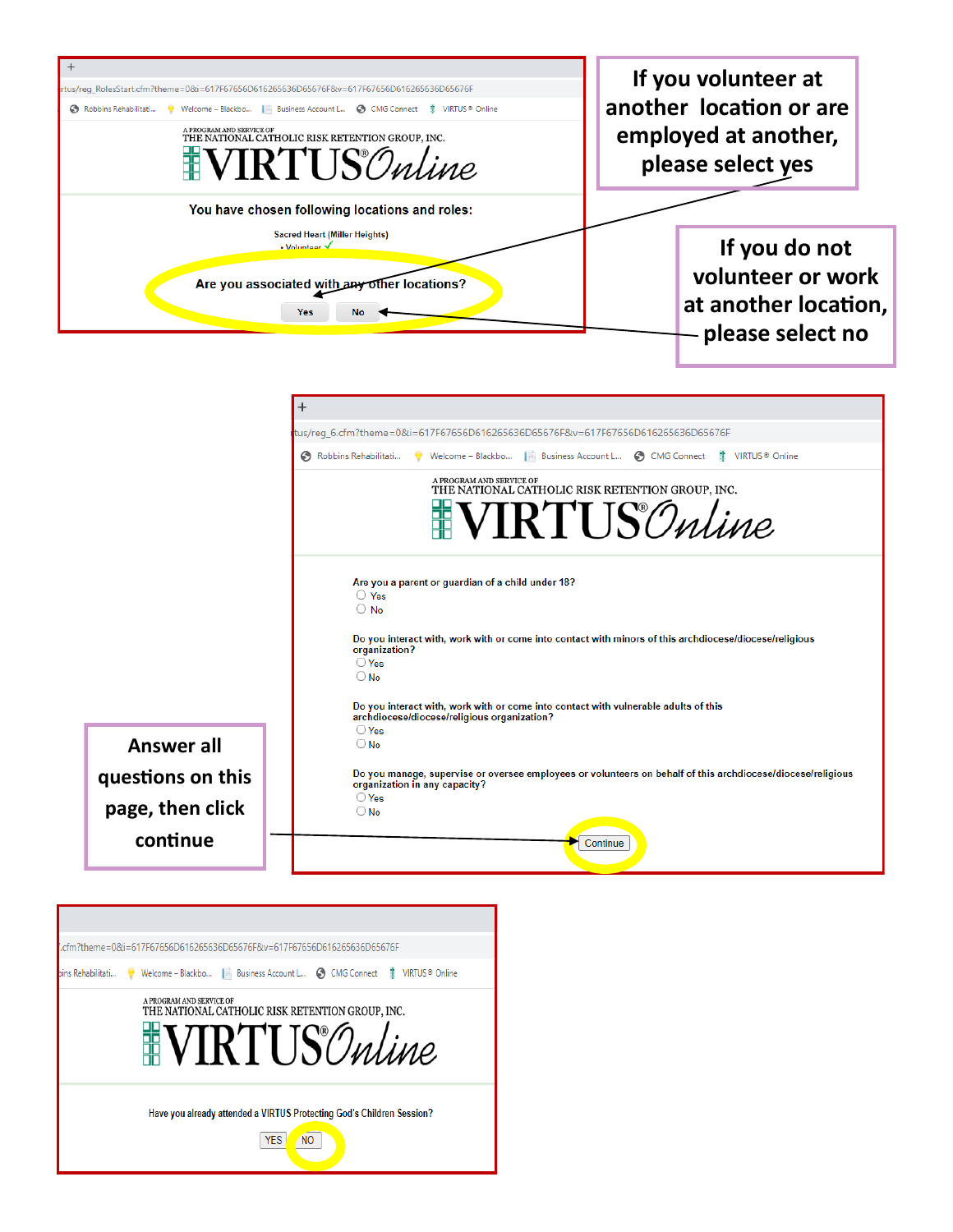|                                                              | virtusonline.org/virtus/reg_8pre.cfm?theme=0                                                                                                                             |                                                                                                    |        |  |  |  |
|--------------------------------------------------------------|--------------------------------------------------------------------------------------------------------------------------------------------------------------------------|----------------------------------------------------------------------------------------------------|--------|--|--|--|
|                                                              |                                                                                                                                                                          | Roman Catholic Dio (5) Robbins Rehabilitati v Welcome - Blackbo Business Account L (5) CMG Connect |        |  |  |  |
| Wheelchair<br>Yes<br>accessible:                             |                                                                                                                                                                          |                                                                                                    |        |  |  |  |
|                                                              | Contact: Janice Woolley (jwoolley@allentowndiocese.org)                                                                                                                  |                                                                                                    |        |  |  |  |
| This is a video conference session                           |                                                                                                                                                                          |                                                                                                    |        |  |  |  |
| ◯ Protecting God's Children for Adults                       |                                                                                                                                                                          |                                                                                                    |        |  |  |  |
|                                                              | Where: Holy Infancy School (Bethlehem)<br>Do not select a<br>551 Thomas St.                                                                                              |                                                                                                    |        |  |  |  |
|                                                              | When: Monday, October 25, 2021<br>3:00 PM                                                                                                                                |                                                                                                    |        |  |  |  |
|                                                              | Estimated length of session: 3 hrs<br>Spaces remaining: 23 of 25                                                                                                         | training date,                                                                                     |        |  |  |  |
|                                                              | Language: This session will be conducted in English<br>Contact: Edda Bartko (holyinfancy.lsec@gmail.com)                                                                 |                                                                                                    |        |  |  |  |
|                                                              | ◯ Protecting God's Children for Adults                                                                                                                                   | click continue                                                                                     |        |  |  |  |
|                                                              | Where: Sacred Heart (W Reading)                                                                                                                                          |                                                                                                    |        |  |  |  |
|                                                              | When: Saturday, November 6, 2021<br>9:00 AM<br>Estimated length of session: 3 hrs                                                                                        |                                                                                                    |        |  |  |  |
|                                                              | Spaces remaining: 16 of 25                                                                                                                                               |                                                                                                    |        |  |  |  |
|                                                              | Language: This session will be conducted in English<br>Notes: Please Contact gduffy@sacredheartreading.org with name, phone number and which session you want to attend. |                                                                                                    |        |  |  |  |
|                                                              | Wheelchair accessible: Yes<br>Contact: GDuffy@sacredheartreading.org (GDuffy@sacredheartreading.org)                                                                     |                                                                                                    |        |  |  |  |
|                                                              | ◯ Protecting God's Children for Adults                                                                                                                                   |                                                                                                    |        |  |  |  |
|                                                              | Where: Sacred Heart (W Reading)                                                                                                                                          |                                                                                                    |        |  |  |  |
|                                                              | When: Saturday, November 6, 2021<br>1:00 PM<br>Estimated length of session: 3 hrs                                                                                        |                                                                                                    |        |  |  |  |
|                                                              | Spaces remaining: 22 of 25                                                                                                                                               |                                                                                                    |        |  |  |  |
|                                                              | Language: This session will be conducted in English<br>Notes: Please Contact gduffy@sacredheartreading.org with name, phone number and which session you want to attend. |                                                                                                    |        |  |  |  |
|                                                              | Wheelchair accessible: Yes                                                                                                                                               |                                                                                                    |        |  |  |  |
|                                                              |                                                                                                                                                                          | Continue                                                                                           |        |  |  |  |
|                                                              |                                                                                                                                                                          |                                                                                                    |        |  |  |  |
|                                                              | $?$ theme=0                                                                                                                                                              |                                                                                                    |        |  |  |  |
|                                                              | Welcome - Blackbo   Business Account L @ CMG Connect # VIRTUS® Online                                                                                                    |                                                                                                    |        |  |  |  |
|                                                              | A PROGRAM AND SERVICE OF<br>THE NATIONAL CATHOLIC RISK RETENTION GROUP, INC.                                                                                             |                                                                                                    |        |  |  |  |
|                                                              | <b>NRTUS</b> Online                                                                                                                                                      |                                                                                                    |        |  |  |  |
|                                                              |                                                                                                                                                                          |                                                                                                    |        |  |  |  |
|                                                              | You did not select a training session.                                                                                                                                   |                                                                                                    |        |  |  |  |
| Do you want to register for a training session at this time? |                                                                                                                                                                          |                                                                                                    |        |  |  |  |
|                                                              | <b>YES</b><br>NO                                                                                                                                                         |                                                                                                    |        |  |  |  |
|                                                              |                                                                                                                                                                          |                                                                                                    |        |  |  |  |
|                                                              | s/reg_8pre_save.cfm?theme=0                                                                                                                                              |                                                                                                    |        |  |  |  |
|                                                              | Robbins Rehabilitati                                                                                                                                                     | $W_{s}$<br>www.virtusonline.org says                                                               | Online |  |  |  |
|                                                              |                                                                                                                                                                          | If you do not select a session now and are required to attend one you                              |        |  |  |  |
|                                                              |                                                                                                                                                                          | will need to come back to this site, log in, and select a session at a later<br>date.              |        |  |  |  |
| <b>OK</b>                                                    |                                                                                                                                                                          |                                                                                                    |        |  |  |  |
| Do you want to register for a training session at this ti    |                                                                                                                                                                          |                                                                                                    |        |  |  |  |
| YES NO                                                       |                                                                                                                                                                          |                                                                                                    |        |  |  |  |
|                                                              |                                                                                                                                                                          |                                                                                                    |        |  |  |  |
|                                                              |                                                                                                                                                                          |                                                                                                    |        |  |  |  |